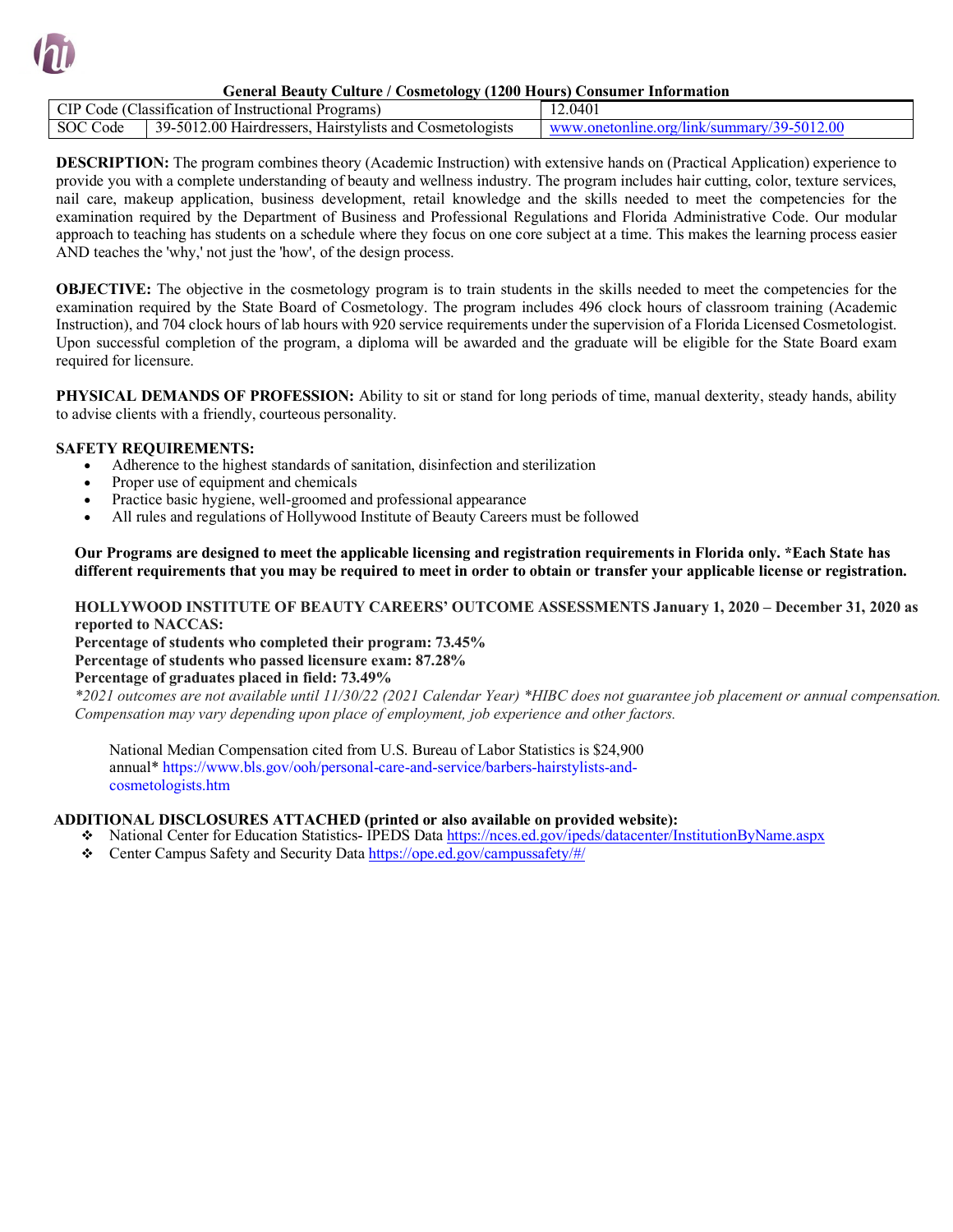

### **General Belleza Cultura / Cosmetología (1200 Horas) Información al Consumidor**

| CIP Código (Clasificación de Programas de Instrucción) |                                                                 | 12.0401                                    |  |  |
|--------------------------------------------------------|-----------------------------------------------------------------|--------------------------------------------|--|--|
|                                                        | SOC Código   39-5012.00 Peluquerías, peluquerías y cosmetólogos | www.onetonline.org/link/summary/39-5012.00 |  |  |

**DESCRIPCIÓN**: El programa combina la teoría (instrucción académica) con una amplia experiencia práctica (aplicación práctica) para proporcionarle una comprensión completa de la industria de la belleza y el bienestar. El programa incluye corte de cabello, color, servicios de textura, cuidado de uñas, aplicación de maquillaje, desarrollo de negocios, conocimiento minorista y las habilidades necesarias para cumplir con las competencias para el examen requerido por el Departamento de Regulaciones Comerciales y Profesionales y el Código Administrativo de la Florida. Nuestro enfoque modular de la enseñanza tiene a los estudiantes en un horario en el que se enfocan en una materia central a la vez. Esto facilita el proceso de aprendizaje Y enseña el 'por qué', no solo el 'cómo' del proceso de diseño.

**OBJETIVO:** El objetivo del programa de cosmetología es el de capacitar a los estudiantes en las habilidades necesarias para cumplir con las competencias para el examen requerido por el Panel de Cosmetología del Estado. El Programa incluye 496 horas reloj de capacitación en el aula (Instrucción Académica), y 704 horas reloj de horas de laboratorio con requisitos de 920 servicios bajo la supervisión de un Cosmetólogo Licenciado por el Estado de Florida. Después de completar exitosamente el programa, se entregará un diploma y el graduado será apto para el examen de la Junta Estatal que se exige para la licenciatura.

**DEMANDAS FÍSICAS DE LA PROFESIÓN:** Capacidad para sentarse o permanecer durante largos períodos de tiempo, destreza manual, manos firmes, capacidad de asesorar a los clientes con una personalidad amable y cortés.

## **REQUERIMIENTOS DE SEGURIDAD:**

- Adherencia a los más altos estándares de saneamiento, desinfección y esterilización
- Uso adecuado de equipos y productos químicos
- Practique la higiene básica, el aspecto bien cuidado y profesional
- Todas las reglas y regulaciones del Hollywood Institute of Beauty Careers deben serseguidas

## **REQUISITOS DE LICENCIA DE FLORIDA:**

- 1.200 horas de reloj
- Aprobación del 75% en cada curso
- Certificado de curso de VIH / SIDA
- Aprobar el 75% en el Examen de la Junta Estatal

Nuestros programas están diseñados para cumplir con los requisitos de licencia y registro aplicables solo en Florida. \* Cada estado tiene diferentes requisitos que es posible que deba cumplir para obtener o transferir su licencia o registro correspondiente.

## **INSTITUTO HOLLYWOOD DE EVALUACIONES DE RESULTADOS DE CARRERAS DE BELLEZA 1 de enero de 2020 - 31 de diciembre de 2020**

**según lo reportado a NACCAS:**

**Porcentaje de estudiantes que completaron su programa: 73.45%**

## **Porcentaje de estudiantes que aprobaron el examen de licenciatura: 87.28%**

## **Porcentaje de graduados colocados en el campo 73.49%**

*\*Los resultados de 2021 no están disponibles hasta el 11/30/22 (año civil 2021) \* HIBC no garantiza la colocación de empleo o compensación anual. La compensación puede variar dependiendo del lugar de empleo, experiencia de trabajo y otros factores.*

La Compensación Mediana Nacional citada de la Oficina Estadounidense de Estadísticas Laborales es \$ 24,900 anuales \* https:[//www.bls.gov/ooh/personal-care-and-service/barbers-hairstylists-and](http://www.bls.gov/ooh/personal-care-and-service/barbers-hairstylists-and-cosmetologists.htm)[cosmetologists.htm](http://www.bls.gov/ooh/personal-care-and-service/barbers-hairstylists-and-cosmetologists.htm)

## **DIVULGACIONES ADICIONALES ADJUNTAS (impresas o también disponibles en el sitio web proporcionado):**

- Center Centro Nacional de Estadísticas de Educación Datos de IPEDS <https://nces.ed.gov/ipeds/datacenter/InstitutionByName.aspx>
- Datos del Centro de Seguridad y Protección del Campus [https://ope.ed.gov/campussafety/#/](https://ope.ed.gov/campussafety/%23/)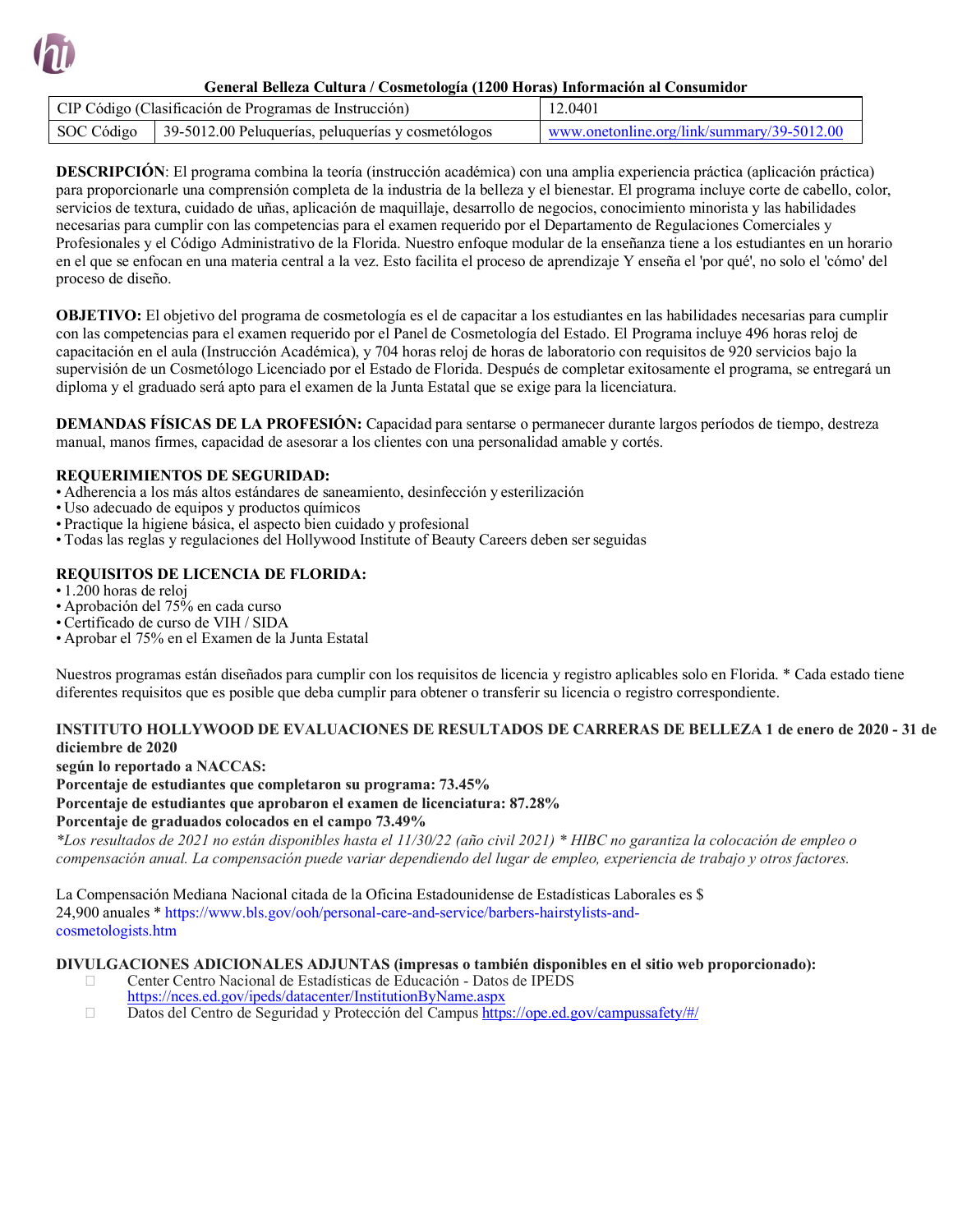

### **Barber (1200 Hours) Consumer Information**

| -<br>CIP<br>$\sim$<br>Programs)<br>Jassification<br>Instructiona<br>ode<br>$^{\prime}$ |  | 0402                                                                              |  |  |
|----------------------------------------------------------------------------------------|--|-----------------------------------------------------------------------------------|--|--|
| 39-501<br>$\mathcal{C}\cap\mathcal{C}$<br>1.00 Barber<br>ode                           |  | $\pm 0.00$<br>-501<br>≠/link/summary/*<br>$\alpha$ ro<br>onetonline.<br>'ns<br>ww |  |  |

**DESCRIPTION:** The Barber program teaches theory, lab and hands on practice in shaving, hot towel, beard design, hair sculpting, hair design and hair color. Students will learn state law that governs barbering, sterilization, and will be eligible to sit for the State Barber Licensure examination, which upon successful completion, will qualify graduates to work as Barbers in Florida.

**OBJECTIVE:** The objective in the barber program is to train students in the skills needed to meet the competencies for the examination required by the State of Florida Barber's Board. The program includes clock hours of classroom training (Academic Instruction), and clock hours of lab hours with service requirements under the supervision of a Florida Licensed Barber. Hollywood Institute of Beauty Careers offers a Barber Program that prepares the student to meet the educational requirements of the Department of Business and Professional Regulations and Florida Administrative Code. Upon successful completion of the program, a diploma will be awarded and the graduate will be eligible for the State Board exam required for licensure.

**PHYSICAL DEMANDS OF PROFESSION:** Ability to sit or stand for long periods of time, manual dexterity, steady hands, ability to advise clients with a friendly, courteous personality.

## **SAFETY REQUIREMENTS:**

- Adherence to the highest standards of sanitation, disinfection and sterilization
- Proper use of equipment and chemicals
- Practice basic hygiene, well-groomed and professionalappearance
- All rules and regulations of Hollywood Institute of Beauty Careers must be followed

## **FLORIDA LICENSING REQUIREMENTS:**

- 1,200 clock hours
- Passing grade of 75% in each course
- HIV/AIDS course certificate
- Passing grade of 75% on the State Board Exam

### **Our Programs are designed to meet the applicable licensing and registration requirements in Florida only. \*Each State has different requirements that you may be required to meet in order to obtain or transfer your applicable license or registration.**

HOLLYWOOD INSTITUTE OF BEAUTY CAREERS' OUTCOME ASSESSMENTS January 1, 2020 – December 31, 2020 as reported to NACCAS:

Percentage of students who completed their program: 73.45%

Percentage of students who passed licensure exam: 87.28%

Percentage of graduates placed in field: 73.49%

*\*2021 outcomes are not available until 11/30/22 (2021 Calendar Year) \*HIBC does not guarantee job placement or annual compensation. Compensation may vary depending upon place of employment, job experience and other factors*

National Median Compensation cited from U.S. Bureau of Labor Statistics is \$24,900 annual\* [https://www.bls.gov/ooh/personal-care-and-service/barbers-hairstylists-and](https://www.bls.gov/ooh/personal-care-and-service/barbers-hairstylists-and-cosmetologists.htm)[cosmetologists.htm](https://www.bls.gov/ooh/personal-care-and-service/barbers-hairstylists-and-cosmetologists.htm)

- ◆ National Center for Education Statistics- IPEDS Data <https://nces.ed.gov/ipeds/datacenter/InstitutionByName.aspx>
- Center Campus Safety and Security Data [https://ope.ed.gov/campussafety/#/](https://ope.ed.gov/campussafety/%23/)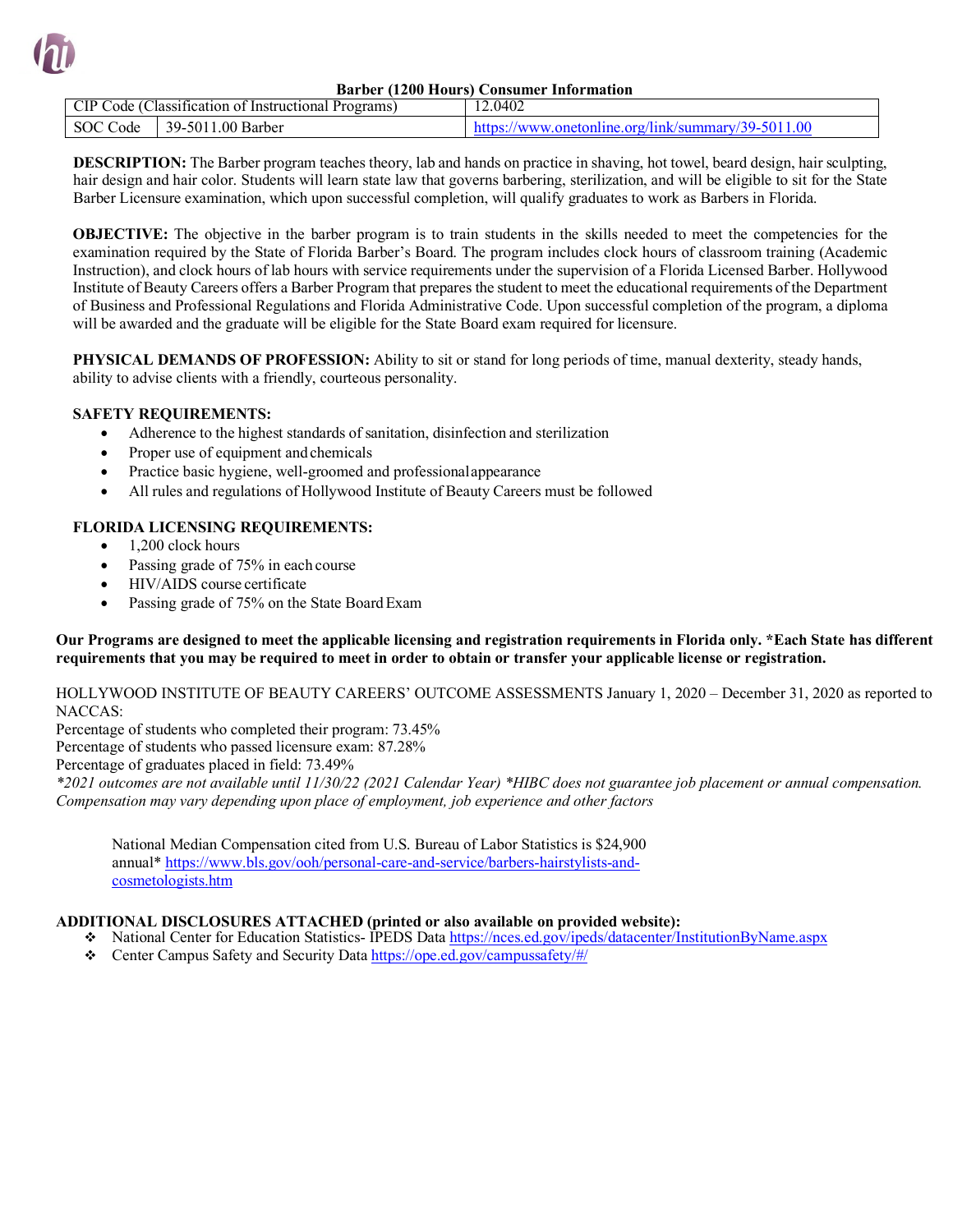

### **Full Specialist Program 600 Hours Consumer Information**

| CIP Code (Classification of Instructional Programs) |                                                                                   | 12.0499                                                                                                                      |  |
|-----------------------------------------------------|-----------------------------------------------------------------------------------|------------------------------------------------------------------------------------------------------------------------------|--|
|                                                     | SOC Code   39-5094.00 $\&$ 39-5092.00 Skincare Specialist and Nail<br>Technicians | $\mu$ https://www.onetonline.org/link/summary/39-5092.00<br>$\frac{1}{2}$ https://www.onetonline.org/link/summary/39-5094.00 |  |

**DESCRIPTION:** The Full Specialist program combines care of the skin and the care and beautification of the nails of the hand and feet. This program is designed for the student who wishes to become dually licensed in skin care and nail technology. The program includes 292.5 clock hours of classroom training (Academic Instruction), and 307.5 clock hours of service requirements (Practical Applications).

**OBJECTIVE:** Upon successful completion of the State and school requirements a diploma will be awarded and the student is eligible for registration as a full specialist with the State Board of Cosmetology (DPBR).

**PHYSICAL DEMANDS OF PROFESSION:** Ability to sit or stand for long periods of time, manual dexterity, good eyesight, gentle steady hands, ability to distinguish color, and ability to advise clients with a friendly, courteous personality.

**SAFETY REQUIREMENTS:** Students will adhere to the highest standards of sanitation, sterilization, and caution with chemicals. Proper use of equipment and chemicals is essential to the well-being of the student as well as clients. All students are required to practice basic hygiene and come to class well-groomed and professional in appearance. All rules and regulations of Hollywood Institute of Beauty Careers must be followed.

## **FLORIDA LICENSING REQUIREMENTS:**

- 500 clock hours (HIBC requires 600)
- Passing grade of 75% in each course
- HIV/AIDS course certificate

HIBC has designed an approved program that is 100 hours over state requirements to give the student a broad experience in modalities which will enhance employment opportunities.

## **Our Programs are designed to meet the applicable licensing and registration requirements in Florida only. \*Each State has different requirements that you may be required to meet in order to obtain or transfer your applicable license or registration.**

HOLLYWOOD INSTITUTE OF BEAUTY CAREERS' OUTCOME ASSESSMENTS January 1, 2020 – December 31, 2020 as reported to NACCAS:

Percentage of students who completed their program: 73.45%

Percentage of students who passed licensure exam: 87.28%

Percentage of graduates placed in field: 73.49%

*\*2021 outcomes are not available until 11/30/22 (2021 Calendar Year) \*HIBC does not guarantee job placement or annual compensation. Compensation may vary depending upon place of employment, job experience and other factors*

National Median Compensation cited from U.S. Bureau of Labor Statistics for Skincare Specialist is \$30,080 annual\* <https://www.bls.gov/ooh/personal-care-and-service/skincare-specialists.htm>

National Median Compensation cited from U.S. Bureau of Labor Statistics for Manicurists/Pedicurists Specialist is \$23,230 annual\* <https://www.bls.gov/ooh/personal-care-and-service/manicurists-and-pedicurists.htm>

- National Center for Education Statistics- IPEDS Data <https://nces.ed.gov/ipeds/datacenter/InstitutionByName.aspx>
- Center Campus Safety and Security Data [https://ope.ed.gov/campussafety/#/](https://ope.ed.gov/campussafety/%23/)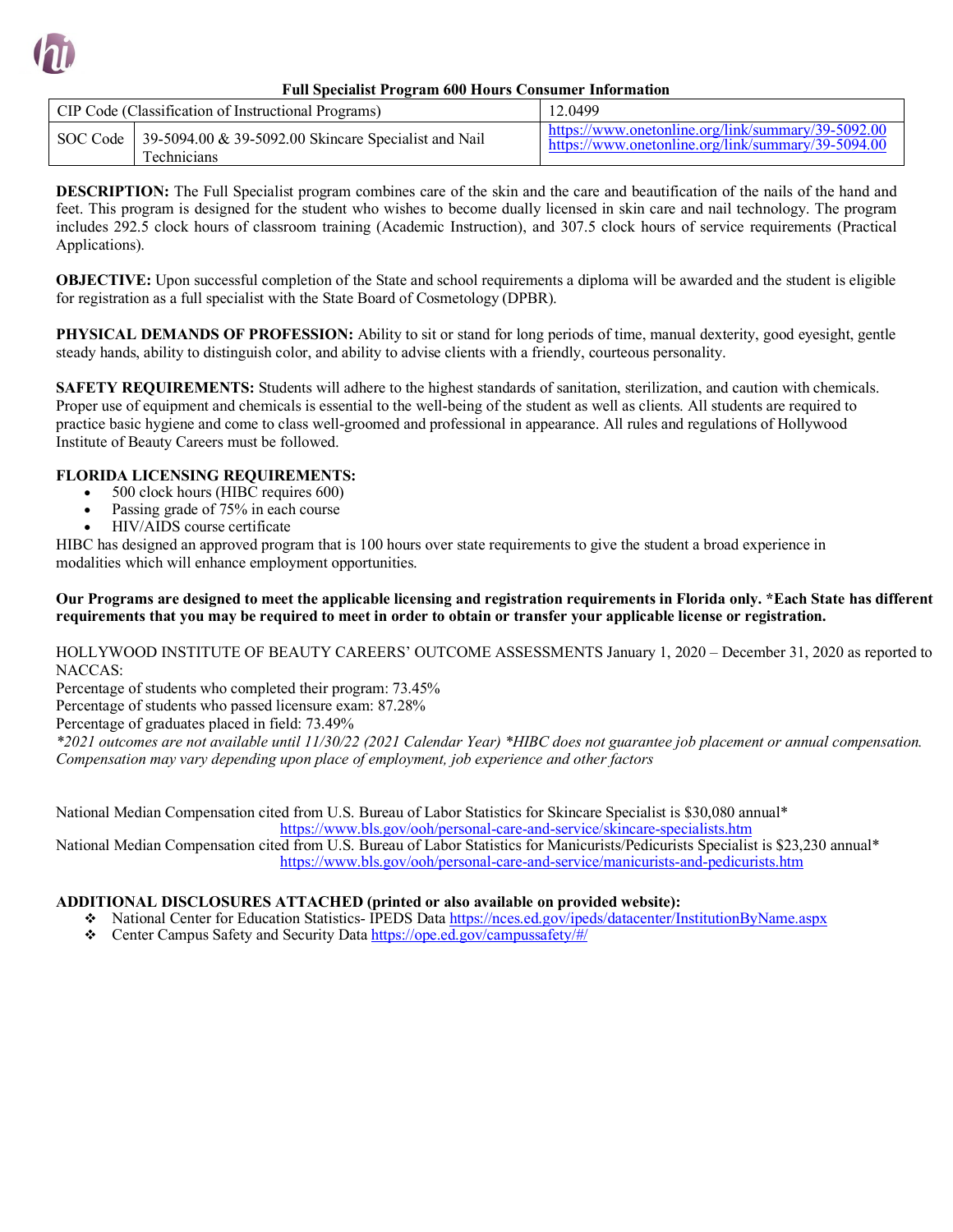

## **Programa Completo de Especialistas (600 Horas) Información al Consumidor**

|            | CIP Código (Clasificación de Programas de Instrucción)                              | 12.0499                                                                                                                                                                                   |
|------------|-------------------------------------------------------------------------------------|-------------------------------------------------------------------------------------------------------------------------------------------------------------------------------------------|
| SOC Código | 39-5094.00 & 39-5092.00 Especialista en Cuidado de la Piel y<br>Técnicos<br>de Uñas | $\frac{1 \text{ https://www.onetonline.org/link/summarv/39-5092.00}}{1 \text{ https://www.onetonline.org/link/summarv/39-5092.00}}$<br>https://www.onetonline.org/link/summary/39-5094.00 |

**DESCRIPCIÓN:** El programa Full Specialist combina el cuidado de la piel y el cuidado y el embellecimiento de las uñas de la mano y los pies. Este programa está diseñado para el estudiante que desea obtener una licencia dual en el cuidado de la piel y la tecnología de uñas. El programa incluye

292.5 horas de entrenamiento en aula (Instrucción Académica) y 307.5 horas de servicio (Aplicaciones Prácticas).

**OBJETIVO:** Una vez que se hayan completado satisfactoriamente los requisitos estatales y escolares, se otorgará un diploma y el estudiante podrá registrarse como especialista en la Junta Estatal de Cosmetología (DPBR).

**REQUISITOS FÍSICOS DE LA PROFESIÓN:** Capacidad para sentarse o permanecer durante largos períodos de tiempo, destreza manual, buena vista, manos suaves y firmes, capacidad para distinguir el color y capacidad para aconsejar a los clientes con una personalidad amable y cortés.

**REQUISITOS DE SEGURIDAD:** Los estudiantes se adhieren a los más altos estándares de saneamiento, esterilización y precaución con productos químicos. El uso adecuado de equipos y productos químicos es esencial para el bienestar del estudiante, así como los clientes. Todos los estudiantes están obligados a practicar la higiene básica y venir a la clase bien arreglada y profesional en apariencia. Deben seguirse todas las reglas y reglamentos del Hollywood Institute of Beauty Careers.

## **REQUISITOS DE LICENCIA DE FLORIDA:**

• 500 horas de reloj (HIBC requiere 600)

- Aprobación del 75% en cada curso
- Certificado de curso de VIH / SIDA

HIBC ha diseñado un programa aprobado que es de 100 horas sobre los requisitos del estado para dar al estudiante una amplia experiencia en modalidades que mejorarán las oportunidades de empleo.

Nuestros programas están diseñados para cumplir con los requisitos de licencia y registro aplicables solo en Florida. \* Cada estado tiene diferentes requisitos que es posible que deba cumplir para obtener o transferir su licencia o registro correspondiente.

## **INSTITUTO HOLLYWOOD DE EVALUACIONES DE RESULTADOS DE CARRERAS DE BELLEZA 1 de enero de 2020 - 31 de diciembre de 2020**

**según lo reportado a NACCAS:**

**Porcentaje de estudiantes que completaron su programa: 73.45%**

**Porcentaje de estudiantes que aprobaron el examen de licenciatura: 87.28%**

**Porcentaje de graduados colocados en el campo 73.49%**

*\*Los resultados de 2021 no están disponibles hasta el 11/30/22 (año civil 2021) \* HIBC no garantiza la colocación de empleo o compensación anual. La compensación puede variar dependiendo del lugar de empleo, experiencia de trabajo y otros factores.*

La Compensación Nacional Mediana citada de la Oficina de Estadísticas Laborales de los Estados Unidos es de \$30,080 anuales\* para Especialista en Cuidado de la Pie[lhttps://www.bls.gov/ooh/personal-care-and-service/skincare-specialists.htm](https://www.bls.gov/ooh/personal-care-and-service/skincare-specialists.htm) La Compensación Mediana Nacional citada de la Oficina de Estadísticas Laborales de los Estados Unidos es de \$23,230 anuales\* para Especialista en Uñas <https://www.bls.gov/ooh/personal-care-and-service/manicurists-and-pedicurists.htm>

## **DIVULGACIONES ADICIONALES ADJUNTAS (impresas o también disponibles en el sitio web proporcionado):**

- Center Centro Nacional de Estadísticas de Educación Datos de IPEDS <https://nces.ed.gov/ipeds/datacenter/InstitutionByName.aspx>
- Datos del Centro de Seguridad y Protección del Campus [https://ope.ed.gov/campussafety/#/](https://ope.ed.gov/campussafety/%23/)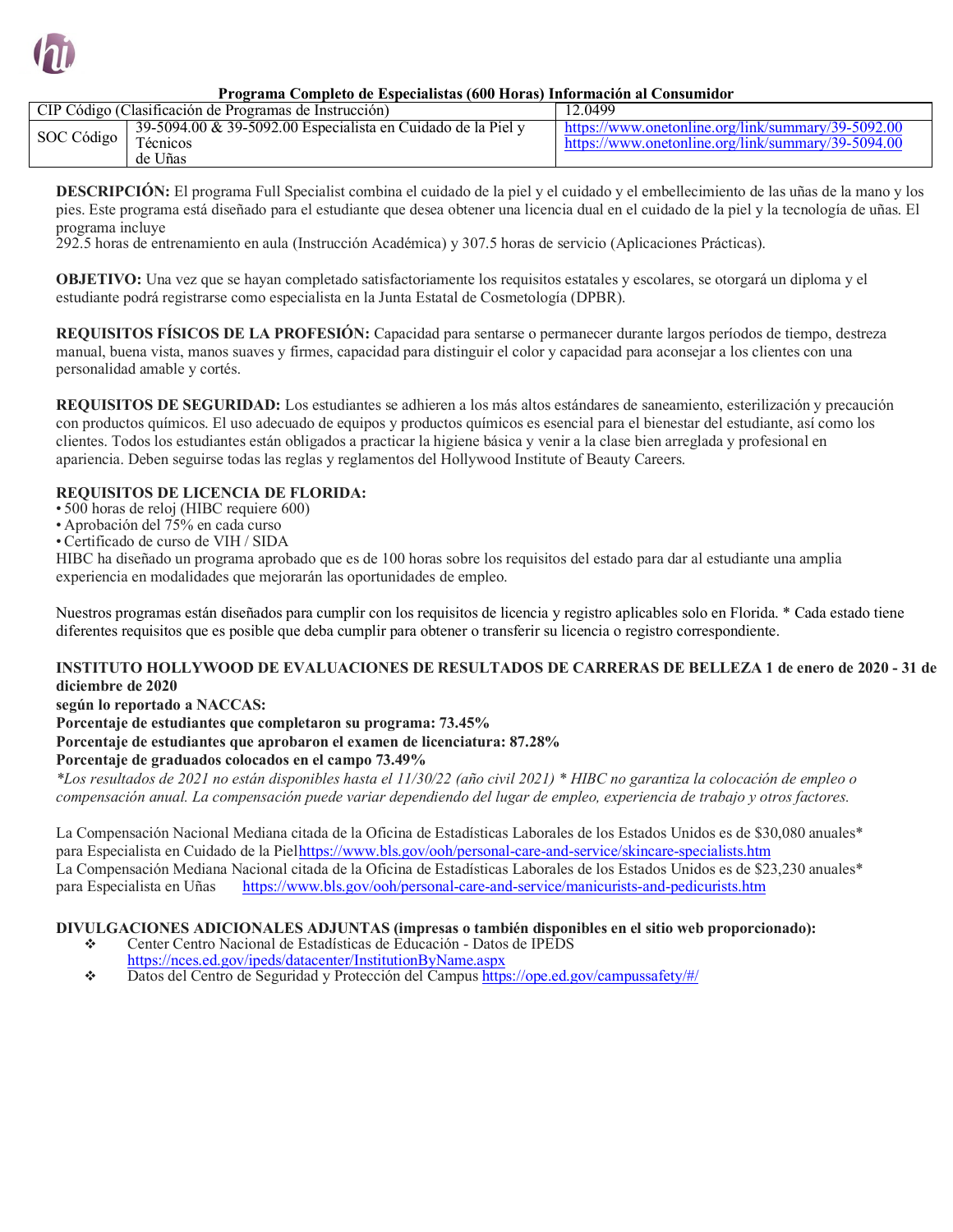

#### **Electrology Program (320 Hours) Consumer Information**

| $\sim$<br>CIP<br>$\cup$ ode $\cup$ | Classification of Instructional Programs) | .2.0404                                         |
|------------------------------------|-------------------------------------------|-------------------------------------------------|
| ∠ode                               | 39-5094.00 Electrologist                  | 139-5094.00<br>www.onetonline.org/link/summary/ |

**DESCRIPTION:** The program includes 120 clock hours of classroom training (Theory), and 200 clock hours of instruction in a clinical setting (Lab Applications). The Classroom and Lab Training is under the supervision of an Electrologist licensed in Florida. Hollywood Institute of Beauty Careers offers an Electrolysis Program that prepares the student to meet the educational requirements of the Florida Department of Health, Electrolysis Council, and the curriculum outlines of the Electrolysis Council Rule, Chapter 64B8-53, and Florida Administrative Code. Upon successful completion of the program, a diploma will be awarded and the student is prepared to sit for the Florida Electrolysis Council Exam to become licensed as a Florida licensed Electrologist.

**OBJECTIVE:** This program is designed to train students in permanent hair removal by Electrology. The course is designed to give the students a thorough entry-level preparation to work in the field of Electrology. Students gain hands-on experience through clinical applications of electrolysis techniques through Galvanic, Thermolysis, Blend, and laser and light-based modalities.

**PHYSICAL DEMANDS OF PROFESSION:** Ability to sit or stand for long periods of time, manual dexterity, good eyesight, gentle steady hand, and ability to advise clients with a friendly, courteous personality.

**SAFETY REQUIREMENTS:** Students will adhere to the highest standards of sanitation, sterilization, and caution with chemicals. Proper use of equipment and chemicals is essential to the well-being of the student as well as clients. All students are required to practice basic hygiene and come to class well-groomed and professional in appearance. All rules and regulations of Hollywood Institute of Beauty Careers must be followed.

**LICENSING REQUIREMENTS:** 320 Hours (Academic Hours 120, Clinical hours 200) and pass State Board Exam (given 2-3 times a year).

**Our Programs are designed to meet the applicable licensing and registration requirements in Florida only. \*Each State has different requirements that you may be required to meet in order to obtain or transfer your applicable license or registration.** 

## **HOLLYWOOD INSTITUTE OF BEAUTY CAREERS' OUTCOME ASSESSMENTS January 1, 2019 – December 31, 2019 as reported to NACCAS:**

**Percentage of students who completed their program: 73% Percentage of students who passed licensure exam: 74%**

#### **Percentage of graduates placed in field 65%**

*\*2020 outcomes are not available until 11/30/21 (2020 Calendar Year) \*HIBC does not guarantee job placement or annual compensation. Compensation may vary depending upon place of employment, job experience and other factors.*

National Median Compensation cited from U.S. Bureau of Labor Statistics for Skincare Specialist is \$30,080 annual\* <https://www.bls.gov/ooh/personal-care-and-service/skincare-specialists.htm>

- National Center for Education Statistics- IPEDS Data <https://nces.ed.gov/ipeds/datacenter/InstitutionByName.aspx>
- \* Center Campus Safety and Security Data [https://ope.ed.gov/campussafety/#/](https://ope.ed.gov/campussafety/%23/)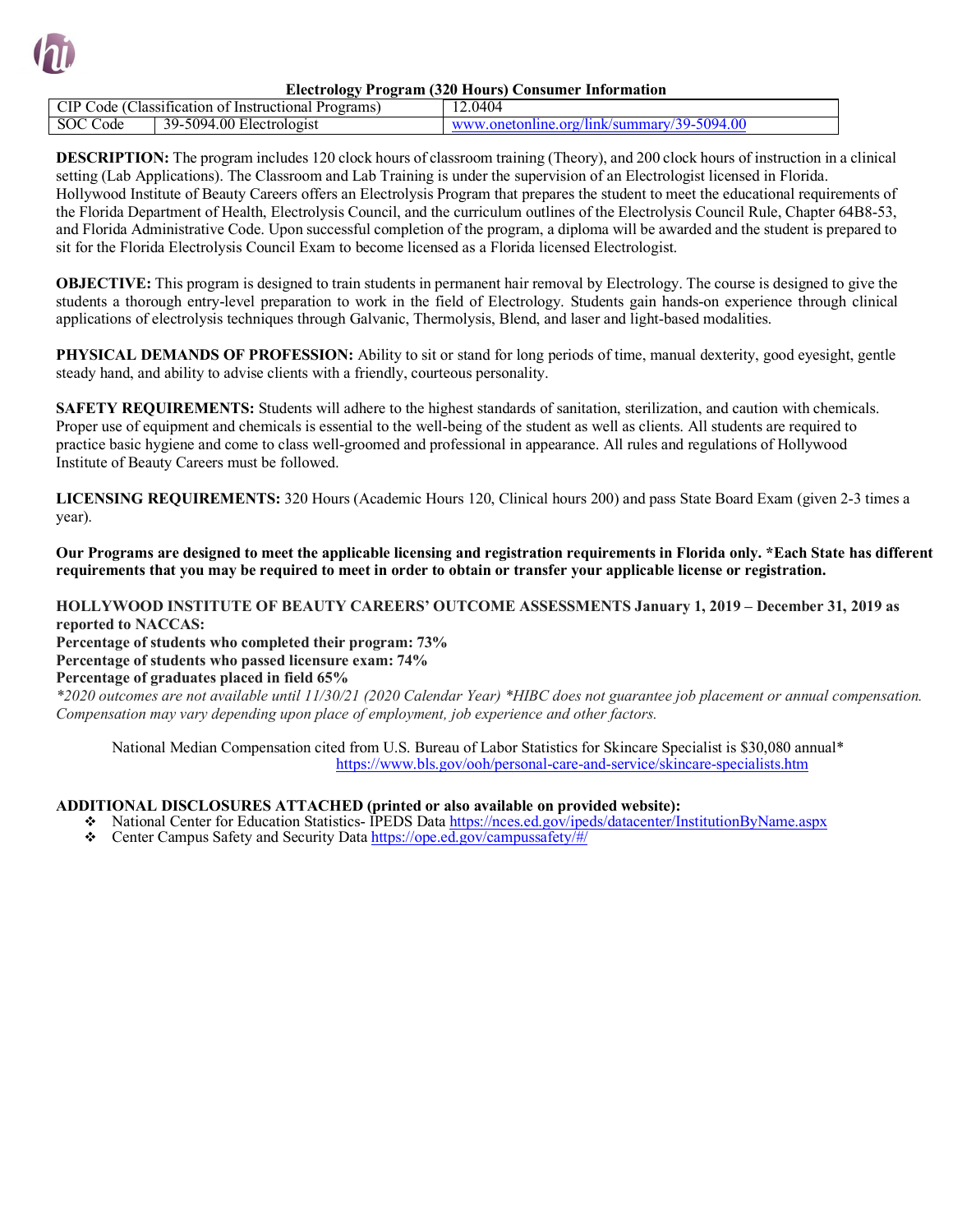

## **Massage Therapy Program (600 Hours) Consumer Information**

| CIP Code (Classification of Instructional Programs) |                                       | 51.3501                                                                                                                           |  |  |
|-----------------------------------------------------|---------------------------------------|-----------------------------------------------------------------------------------------------------------------------------------|--|--|
| SOC Code                                            | $\vert$ 31-9011.00 Massage Therapists | $\frac{1 \text{ http://www.onetonline.org/link/summary/31-9011.00}}{1 \text{ http://www.onetonline.org/link/summary/31-9011.00}}$ |  |  |

**DESCRIPTION:** The Massage Therapy program is designed to qualify graduates for entry-level employment in a health care setting, spa environment or as an independent practitioner. The program includes 600 clock hours split into classroom training (Theory), and a clinical setting taught under the supervision of a Florida licensed Massage Therapist. Topics include anatomy, physiology, massage theory, Florida Law, HIV/AIDS education, hydrotherapy eastern and allied modalities taught in small classes. Students gain hands-on experience through clinical applications.

**OBJECTIVE:** Upon successful completion of the program, a diploma will be awarded and the student is prepared to sit for a Board approved exam to become licensed as a Florida Licensed Massage Therapist. Hollywood Institute of Beauty Careers offers a Massage Program that prepares the student to meet the educational requirements of the Florida Department of Health, Board of Massage Therapy, and the curriculum outlines of the Florida Department of Education.

**NATURE OF THE WORK, WORKING CONDITIONS AND PHYSICAL REQUIREMENTS:** Ability to sit or stand for long periods of time, manual dexterity, steady hands, ability to advise clients with a friendly, courteous personality.

## **SAFETY REQUIREMENTS:**

- Adherence to the highest standards of sanitation, disinfection and sterilization
- Proper use of equipment and chemicals
- Practice basic hygiene, well-groomed and professional appearance
- All rules and regulations of Hollywood Institute of Beauty Careers must be followed

## **FLORIDA LICENSING REQUIREMENTS:**

- 500 clock hours (HIBC requires 600)
- Passing grade of 75% in each course
- HIV/AIDS course certificate
- Passing grade of 75% on National Certifying Examination or MBLEX Examination

HIBC has designed an approved program that is 100 hours over state requirements to give the student a broad experience in modalities which will enhance employment opportunities.

### **Our Programs are designed to meet the applicable licensing and registration requirements in Florida only. \*Each State has different requirements that you may be required to meet in order to obtain or transfer your applicable license or registration.**

HOLLYWOOD INSTITUTE OF BEAUTY CAREERS' OUTCOME ASSESSMENTS January 1, 2020 – December 31, 2020 as reported to NACCAS:

Percentage of students who completed their program: 73.45%

Percentage of students who passed licensure exam: 87.28%

Percentage of graduates placed in field: 73.49%

*\*2021 outcomes are not available until 11/30/22 (2021 Calendar Year) \*HIBC does not guarantee job placement or annual compensation. Compensation may vary depending upon place of employment, job experience and other factors*

National Median Compensation cited from U.S. Bureau of Labor Statistics for Massage Therapist is \$39,990 annual\*<https://www.bls.gov/ooh/healthcare/massage-therapists.htm>

# **ADDITIONAL DISCLOSURES ATTACHED (printed or also available on providedwebsite):**

◆ National Center for Education Statistics- IPEDS Data <https://nces.ed.gov/ipeds/datacenter/InstitutionByName.aspx>

Center Campus Safety and Security Data [https://ope.ed.gov/campussafety/#/](https://ope.ed.gov/campussafety/%23/)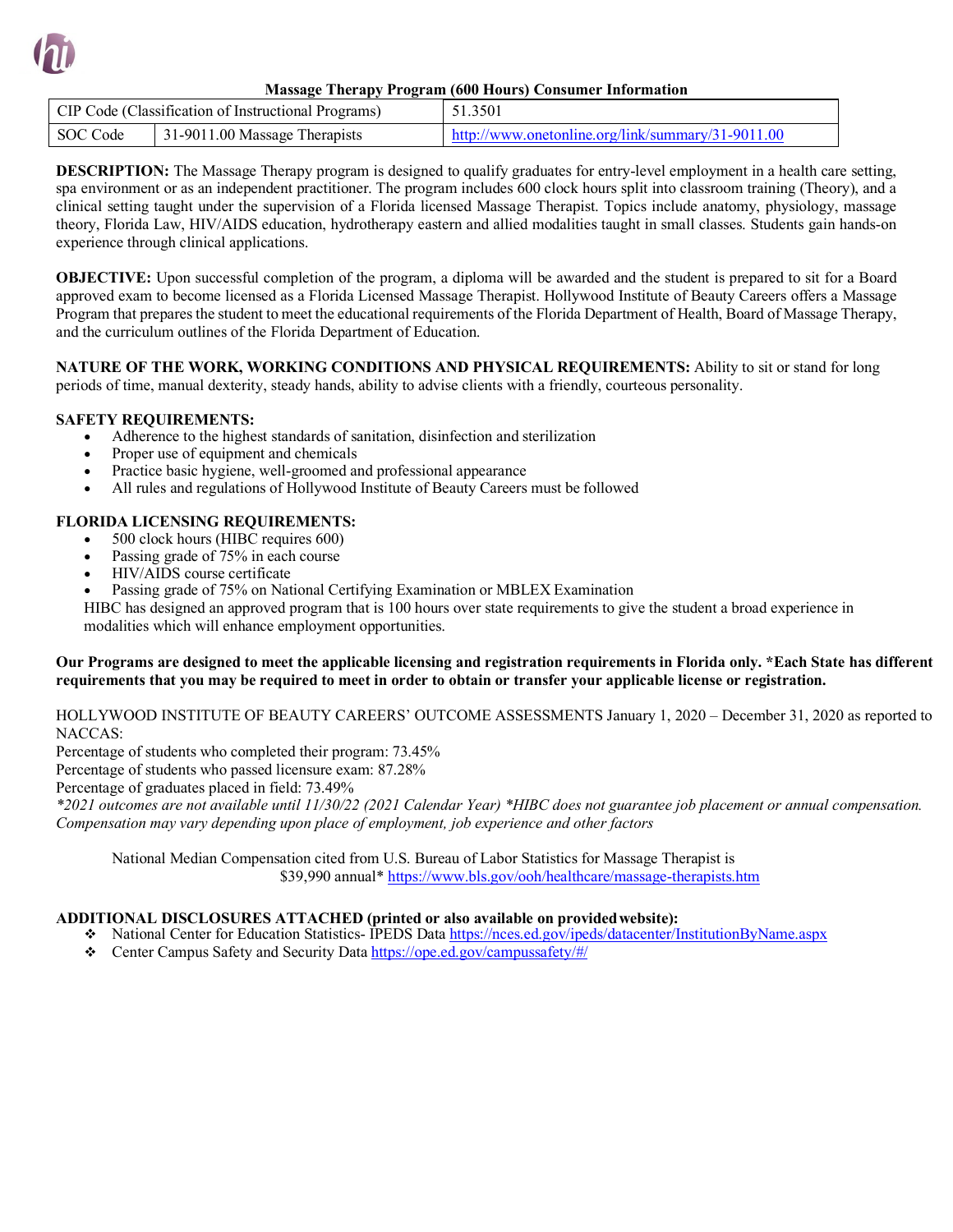

## **Nail Technology Program (240 Hours) Consumer Information**

**DESCRIPTION:** The program includes 100 clock hours of classroom training (Academic Instruction), and 140 hours of service requirements (Practical Applications) under the supervision of a Nail Technologist licensed in Florida. Hollywood Institute of Beauty Careers offers a Nail Technology Program that prepares the student to meet educational requirements of the Department of Business and Professional Regulations and Florida Administrative Code. Upon successful completion of the program, a diploma will be awarded.

**OBJECTIVE:** The Nail Technology program concentrates on the care and beautification of the nails of the hands and feet. The objective of this class is to provide comprehensive training in the field of nail technology and to successfully complete the State and school requirements to become eligible for registration as a nail specialist with the Board of Cosmetology (DBPR).

**PHYSICAL DEMANDS OF PROFESSION:** Ability to sit or stand for long periods of time, manual dexterity, good eyesight, gentle steady hands, ability to distinguish color, and ability to advise clients with a friendly, courteous personality.

**SAFETY REQUIREMENTS:** Students will adhere to the highest standards of sanitation, sterilization, and caution with chemicals. Proper use of equipment and chemicals is essential to the well-being of the student as well as clients. All students are required to practice basic hygiene and come to class well-groomed and professional in appearance. All rules and regulations of Hollywood Institute of Beauty Careers must be followed.

**LICENSING REQUIREMENTS:** Applicants must complete 240 school hours in a Florida nail program.

**Our Programs are designed to meet the applicable licensing and registration requirements in Florida only. \*Each State has different requirements that you may be required to meet in order to obtain or transfer your applicable license or registration.** 

HOLLYWOOD INSTITUTE OF BEAUTY CAREERS' OUTCOME ASSESSMENTS January 1, 2020 – December 31, 2020 as reported to NACCAS:

Percentage of students who completed their program: 73.45%

Percentage of students who passed licensure exam: 87.28%

Percentage of graduates placed in field: 73.49%

*\*2021 outcomes are not available until 11/30/22 (2021 Calendar Year) \*HIBC does not guarantee job placement or annual compensation. Compensation may vary depending upon place of employment, job experience and other factors*

National Median Compensation cited from U.S. Bureau of Labor Statistics for Manicurists/Pedicurists Specialist is \$23,230 annual\* <https://www.bls.gov/ooh/personal-care-and-service/manicurists-and-pedicurists.htm>

- National Center for Education Statistics- IPEDS Data <https://nces.ed.gov/ipeds/datacenter/InstitutionByName.aspx>
- Center Campus Safety and Security Data [https://ope.ed.gov/campussafety/#/](https://ope.ed.gov/campussafety/%23/)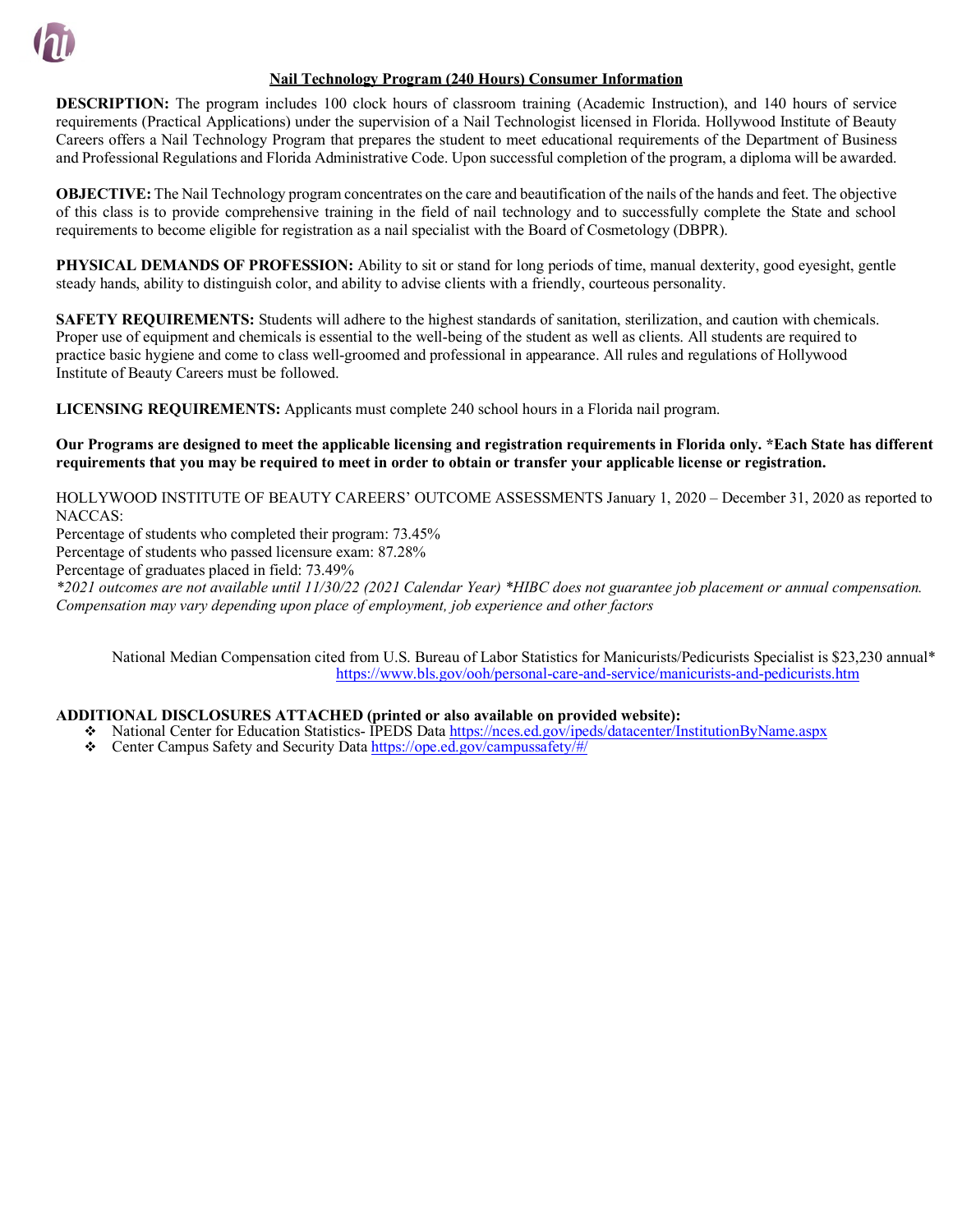

### **Skin Care and Electrology Program (600 Hours) Consumer Information**

| CIP Code (Classification of Instructional Programs) |                                                                                                           | 12.0404 |  |  |
|-----------------------------------------------------|-----------------------------------------------------------------------------------------------------------|---------|--|--|
|                                                     | SOC Code   39-5094.00 Skin Care Specialist and Electrologist   www.onetonline.org/link/summary/39-5094.00 |         |  |  |

**DESCRIPTION:** The Skin Care and Electrology program is designed for the student who wishes to become dually licensed as an esthetician and electrologist. The objective of this program is to prepare the student to become a skin care and makeup artist and teach comprehensive training in permanent hair removal. Upon successful completion the student becomes eligible for registration as a facial specialist with the Board of Cosmetology (DBPR) and will qualify to apply for state license examination and the national certification testing as an electrologist with the Florida Department of Health (DOH). A diploma will be awarded upon graduation from the program.

**OBJECTIVE:** Our program goes well beyond basic training. The modern short wave, blend, and multiple galvanic methods of Electrolysis are taught on a personalized basis. Demonstration of machines and, most modern equipment will be given. Students will also be taught to adhere to the highest standards of sanitation and cleanliness in maintaining equipment and the environment of the electrolysis office. The skin care portion of the program concentrates on the care of the skin and the different techniques used in areas of skin care and make-up. The program includes 312.5 clock hours of classroom training (Academic Instruction), and 287.5 hours of service requirements (Practical Applications) under the supervision of a Facial Specialist and Electrologist licensed in Florida.

**PHYSICAL DEMANDS OF PROFESSION:** Ability to sit or stand for long periods of time, manual dexterity, good eyesight, gentle steady hand, and ability to advise clients with a friendly, courteous personality.

**SAFETY REQUIREMENTS:** Students will adhere to the highest standards of sanitation, sterilization, and caution with chemicals. Proper use of equipment and chemicals is essential to the well-being of the student as well as clients. All students are required to practice basic hygiene and come to class well-groomed and professional in appearance. All rules and regulations of Hollywood Institute of Beauty Careers must be followed.

**LICENSING REQUIREMENTS:** The Electrology Program includes 320 Hours (Academic Hours 120, Clinical hours 200) and passing the State Board Exam (given 2-3 times a year). The Skin Care Program includes 192.5 clock hours of classroom training (Academic Instruction), and 87.5 clock hours of service requirements (Practical Applications). This program prepares the student to meet the educational requirements of the Department of Business and Professional Regulations and Florida Administrative Code.

HIBC has designed an approved program that is 20 hours over state requirements to give the student a broad experience in modalities which will enhance employment opportunities.

**Our Programs are designed to meet the applicable licensing and registration requirements in Florida only. \*Each State has different requirements that you may be required to meet in order to obtain or transfer your applicable license or registration.** 

## HOLLYWOOD INSTITUTE OF BEAUTY CAREERS' OUTCOME ASSESSMENTS January 1, 2020 – December 31, 2020 as reported to NACCAS:

Percentage of students who completed their program: 73.45%

Percentage of students who passed licensure exam: 87.28%

Percentage of graduates placed in field: 73.49%

*\*2021 outcomes are not available until 11/30/22 (2021 Calendar Year) \*HIBC does not guarantee job placement or annual compensation. Compensation may vary depending upon place of employment, job experience and other factors*

National Median Compensation cited from U.S. Bureau of Labor Statistics for Skincare Specialist is \$30,080 annual\* <https://www.bls.gov/ooh/personal-care-and-service/skincare-specialists.htm>

- ◆ National Center for Education Statistics- IPEDS Data <https://nces.ed.gov/ipeds/datacenter/InstitutionByName.aspx>
- Center Campus Safety and Security Data [https://ope.ed.gov/campussafety/#/](https://ope.ed.gov/campussafety/%23/)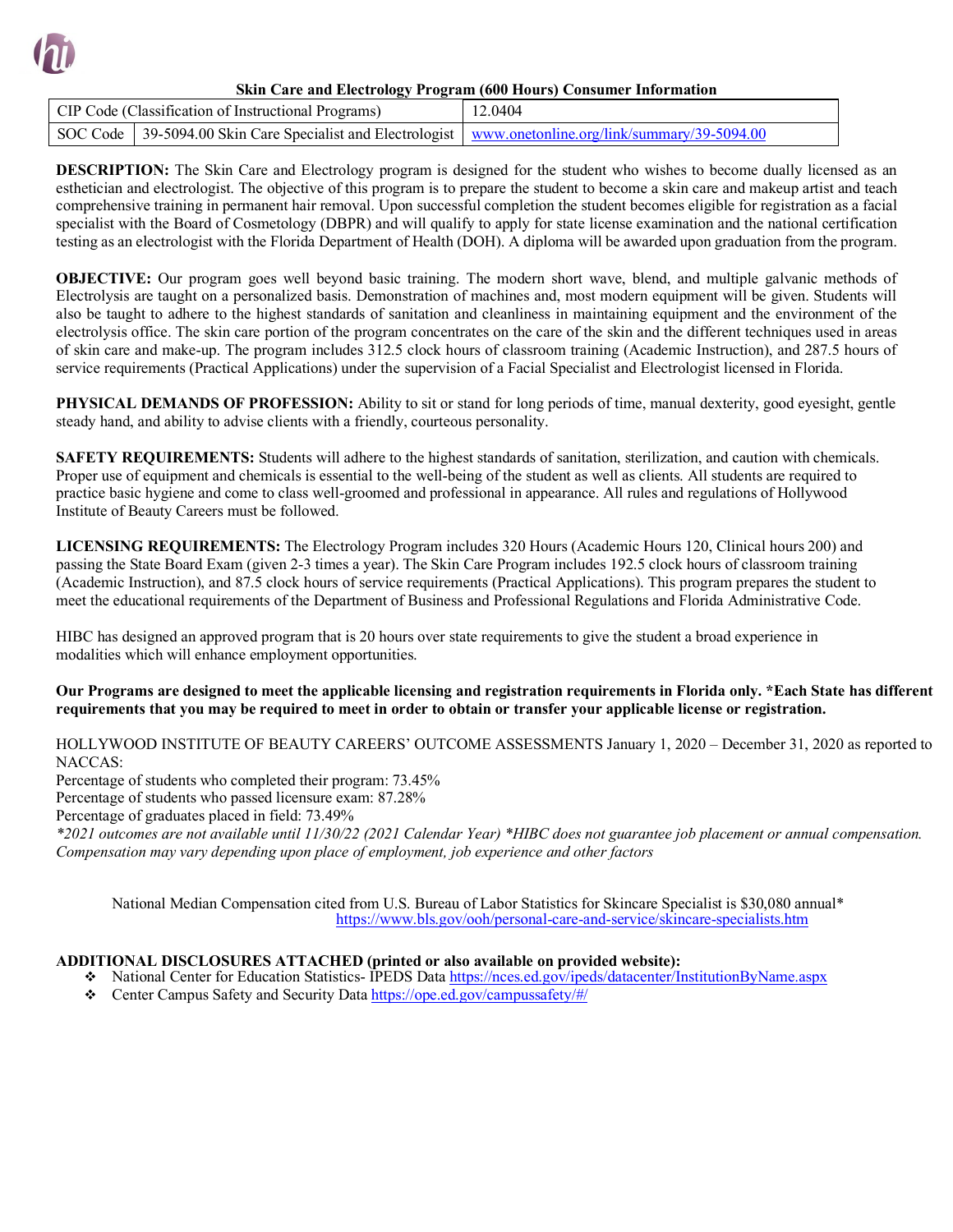

### **Skin Care and Massage Program (900 Hours) Consumer Information**

| CIP Code (Classification of Instructional Programs) |                                                       | 51.3501                                                                                                |  |
|-----------------------------------------------------|-------------------------------------------------------|--------------------------------------------------------------------------------------------------------|--|
| SOC Code                                            | 39-5094.00 Skin Care<br>31-9011.00 Massage Therapists | http://www.onetonline.org/link/summary/39-5094.00<br>http://www.onetonline.org/link/summary/31-9011.00 |  |
|                                                     |                                                       |                                                                                                        |  |

**DESCRIPTION:** The program includes 900 clock hours split into classroom training (Theory) and a clinical setting taught under the supervision of a Florida licensed Massage Therapist and Facial Specialist. Upon successful completion of the program, a diploma will be awarded and the student is eligible to register as a Facial Specialist and is prepared to sit for a Board approved exam to become licensed as a Florida licensed Massage Therapist. The Massage Program prepares the student to meet the educational requirements of the Florida Department of Health, Board of Massage Therapy and the curriculum outlines of the Florida Department of Education. The Skin Care Program prepares the student to meet the educational requirements of the Department of Business and Professional Regulations and Florida Administrative Code.

**OBJECTIVE:** The Skin Care and Massage Therapy program is designed to qualify graduates for dual licensure and entry-level employment in a health care setting, spa environment or as independent practitioner specializing in massage, skin care and make-up application.

**PHYSICAL DEMANDS OF PROFESSION:** Ability to sit or stand for long periods of time, manual dexterity, good eyesight, gentle steady hand, and ability to advise clients with a friendly, courteous personality.

**SAFETY REQUIREMENTS:** Students will adhere to the highest standards of sanitation, sterilization, and caution with chemicals. Proper use of equipment and chemicals is essential to the well-being of the student as well as clients. All students are required to practice basic hygiene and come to class well-groomed and professional in appearance. All rules and regulations of Hollywood Institute of Beauty Careers must be followed.

**LICENSING REQUIREMENTS:** The Skin Care Program includes 200 clock hours of classroom training (Academic Instruction), and 100 clock hours of service requirements (Practical Applications). This program prepares the student to meet the educational requirements of the Department of Business and Professional Regulations and Florida Administrative Code. The Massage Therapy Program includes 500 clock hours (HIBC requires 600), passing grade of 75% in each course, HIV/AIDS course certificate, and a passing grade of 75% on National Certifying Examination or MBLEX Examination

HIBC has designed an approved program that is 140 hours over state requirements to give the student a broad experience in modalities which will enhance employment opportunities.

## **Our Programs are designed to meet the applicable licensing and registration requirements in Florida only. \*Each State has different requirements that you may be required to meet in order to obtain or transfer your applicable license or registration.**

HOLLYWOOD INSTITUTE OF BEAUTY CAREERS' OUTCOME ASSESSMENTS January 1, 2020 – December 31, 2020 as reported to NACCAS:

Percentage of students who completed their program: 73.45%

Percentage of students who passed licensure exam: 87.28%

Percentage of graduates placed in field: 73.49%

*\*2021 outcomes are not available until 11/30/22 (2021 Calendar Year) \*HIBC does not guarantee job placement or annual compensation. Compensation may vary depending upon place of employment, job experience and other factors*

National Median Compensation cited from U.S. Bureau of Labor Statistics for Skincare Specialist is \$30,080 annual\* [https://www.bls.gov/ooh/personal-care-and-service/skincare](https://www.bls.gov/ooh/personal-care-and-service/skincare-specialists.htm)[specialists.htm](https://www.bls.gov/ooh/personal-care-and-service/skincare-specialists.htm) National Median Compensation cited from U.S. Bureau of Labor Statistics for Massage Therapist is \$39,990 annual\* <https://www.bls.gov/ooh/healthcare/massage-therapists.htm>

- National Center for Education Statistics- IPEDS Data <https://nces.ed.gov/ipeds/datacenter/InstitutionByName.aspx>
- Senter Campus Safety and Security Data https://ope.ed.gov/campussafety [#/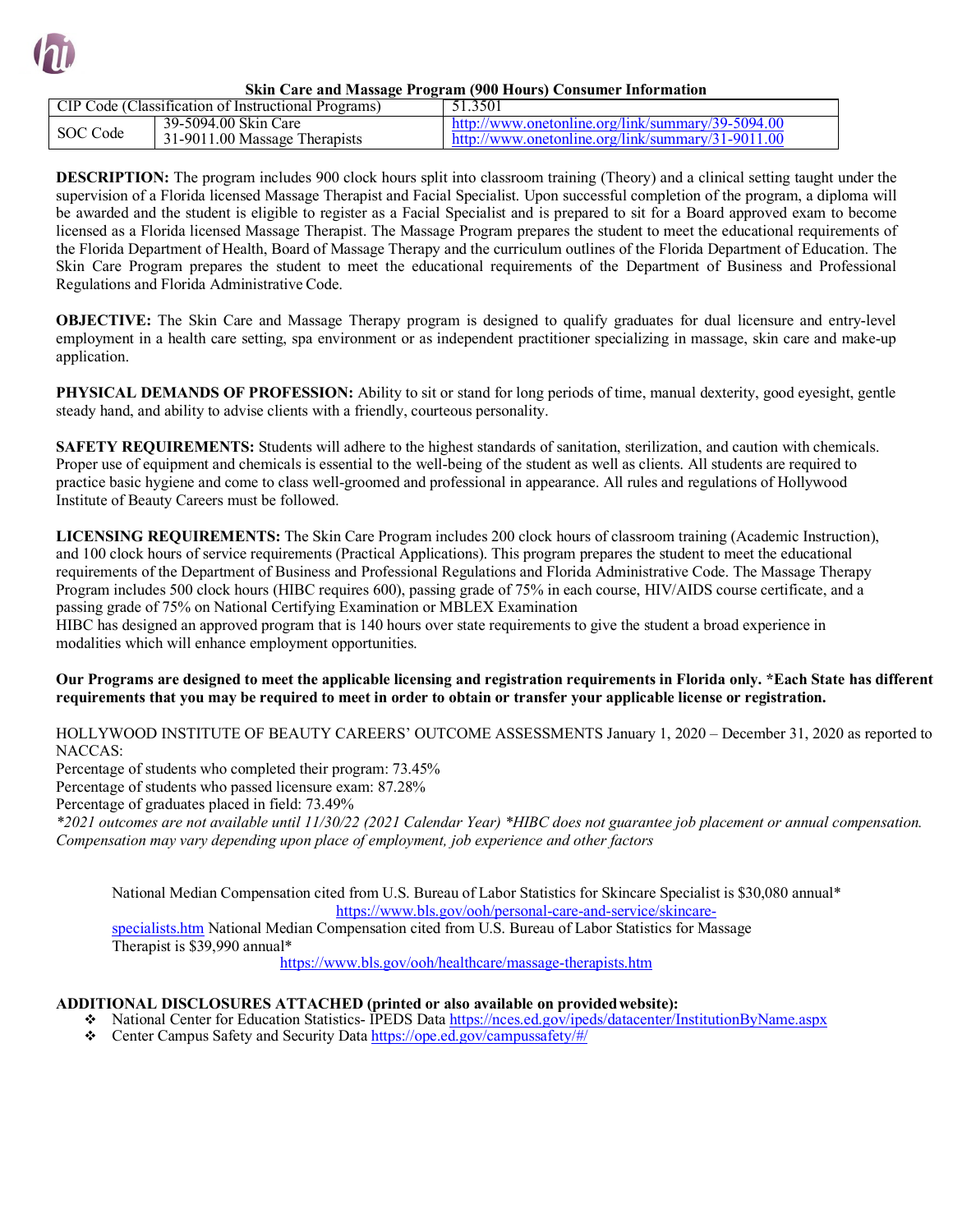## **Skin Care Program (260 Hours) Consumer Information**

**DESCRIPTION:** The Skin Care program concentrates on the care of the skin and the different techniques used in areas of skin care & make-up. This program is designed for the student who wishes to specialize in skin care and make-up application.

**OBJECTIVE:** The Objective of this class is to prepare the student to become a skin care and makeup artist, to follow proper safety and sanitation procedures and to successfully complete the State and school requirements to become eligible for registration as a facial specialist with the State Board of Cosmetology (DPBR). The program includes 192.5 clock hours of classroom training (Academic Instruction), and 67.5 clock hours of service requirements (Practical Applications) under the supervision of a Facial Specialist licensed in Florida. (The terms Esthetician, Skin Care Professional, Facial Specialist are used interchangeably. The official State of Florida term is FACIAL SPECIALIST.) Hollywood Institute of Beauty Careers offers a Skin Care Program that prepares the student to meet the educational requirements of the Department of Business and Professional Regulations and Florida Administrative Code. Upon successful completion of the program, a diploma will be awarded.

**PHYSICAL DEMANDS OF PROFESSION:** Ability to sit or stand for long periods of time, manual dexterity, good eyesight, gentle steady hands, ability to distinguish color, and ability to advise clients with a friendly, courteous personality.

**SAFETY REQUIREMENTS:** Students will adhere to the highest standards of sanitation, sterilization, and caution with chemicals. Proper use of equipment and chemicals is essential to the well-being of the student as well as clients. All students are required to practice basic hygiene and come to class well-groomed and professional in appearance. All rules and regulations of Hollywood Institute of Beauty Careers must be followed.

**LICENSING REQUIREMENTS:** The program includes 192.5 clock hours of classroom training (Academic Instruction), and 67.5 clock hours of service requirements (Practical Applications) under the supervision of a Facial Specialist licensed in Florida. (The terms Esthetician, Skin Care Professional, Facial Specialist are used interchangeably. The official State of Florida term is FACIAL SPECIALIST.)

Hollywood Institute of Beauty Careers offers a Skin Care Program that prepares the student to meet the educational requirements of the Department of Business and Professional Regulations and Florida Administrative Code. Upon successful completion of the program, a diploma will be awarded.

**Our Programs are designed to meet the applicable licensing and registration requirements in Florida only. \*Each State has different requirements that you may be required to meet in order to obtain or transfer your applicable license or registration.** 

HOLLYWOOD INSTITUTE OF BEAUTY CAREERS' OUTCOME ASSESSMENTS January 1, 2020 – December 31, 2020 as reported to NACCAS:

Percentage of students who completed their program: 73.45%

Percentage of students who passed licensure exam: 87.28%

Percentage of graduates placed in field: 73.49%

*\*2021 outcomes are not available until 11/30/22 (2021 Calendar Year) \*HIBC does not guarantee job placement or annual compensation. Compensation may vary depending upon place of employment, job experience and other factors*

National Median Compensation cited from U.S. Bureau of Labor Statistics for Skincare Specialist is \$30,080 annual\* <https://www.bls.gov/ooh/personal-care-and-service/skincare-specialists.htm>

- \* National Center for Education Statistics- IPEDS Data <https://nces.ed.gov/ipeds/datacenter/InstitutionByName.aspx>
- \* Center Campus Safety and Security Data [https://ope.ed.gov/campussafety/#/](https://ope.ed.gov/campussafety/%23/)